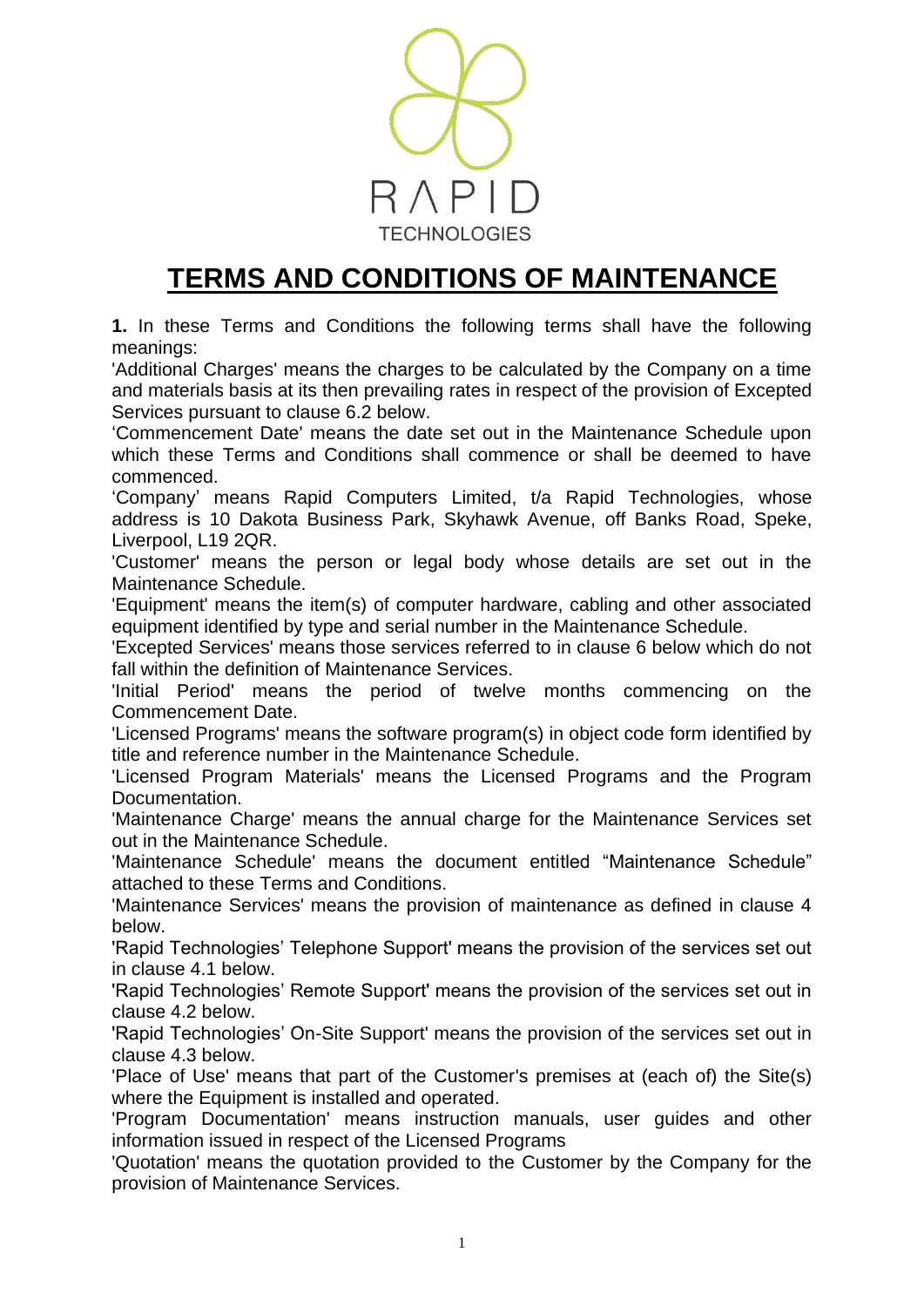'Site(s)' means the Customer's address(es) specified in the. Maintenance Schedule.

**2.** In consideration of the payment by the Customer of the Maintenance Charge in accordance with the provisions of clause 3 below the Company agrees to take all reasonable steps to provide the Maintenance Services to the Customer in accordance with these Terms and Conditions.

**3.** The Maintenance Charge shall be as set out in the Maintenance Schedule.

3.1 The Company shall not vary the Maintenance Charge during the Initial Period unless it agrees to do so with the Customer. Thereafter, the Company shall be entitled to vary the Maintenance Charge at any time.

3.2 Unless the Company agrees otherwise in writing, the Maintenance Charge shall not include the travel, accommodation and subsistence expenses of the Company's employees (including the cost of time spent travelling) incurred in the provision of the Maintenance Services.

3.3 The Maintenance Charge shall not include the cost of any Excepted Services.

3.4 The Maintenance Charge shall be levied by the Company in the manner agreed with the Customer. Unless agreed otherwise in writing, the Maintenance Charge shall be payable by the Customer within 30 days of receipt of an invoice therefor.

3.5 The Company reserves the right to charge the Customer interest in respect of the late payment of the Maintenance Charge or Additional Charges due under these Terms and Conditions (as well after as before judgment) at the rate of ten per cent per annum above the base rate from time to time of AIB Bank from the due date therefor until payment.

**4.1** If Rapid Technologies' Telephone Support is requested then the Maintenance Services shall comprise the provision of telephone support, details of which are set out in the Quotation, for those items of Equipment and Licensed Programs as are listed in the Maintenance Schedule.

4.2 If Rapid Technologies' Remote Support is requested then the Maintenance Services shall comprise the provision of remote technical support, details of which are set out in the Quotation, for those items of Equipment and Licensed Programs as are listed in the Maintenance Schedule.

4.3 If Rapid Technologies' On-Site Support is requested then the Maintenance Services shall comprise the provision of on-site technical support, details of which are set out in the Quotation, for those items of Equipment and Licensed Programs as are listed in the Maintenance Schedule.

**5.1** The Maintenance Services will be provided upon written request by the Customer between the hours of 9.30 am and 4.45 pm Monday through Friday (excluding bank and other public holidays). The Company will use its reasonable endeavours to respond to a request for Maintenance Services within 8 working hours of receipt of the same.

**6.1** The Maintenance Services shall not include the correction of any fault due to:

6.1.1 the Customer's failure to maintain a suitable environment for the Equipment at the Place of Use including, without limitation, failure to maintain a constant power supply, air conditioning or humidity control;

 6.1.2 the Customer's neglect or misuse of the Equipment or its failure to operate the Equipment in accordance with the Program Documentation or for the purposes for which it was designed;

6.1.3 the alteration, modification, repair, adjustment or maintenance of the Equipment and/or the Licensed Programs by any party other than the Company without the Company's prior written consent;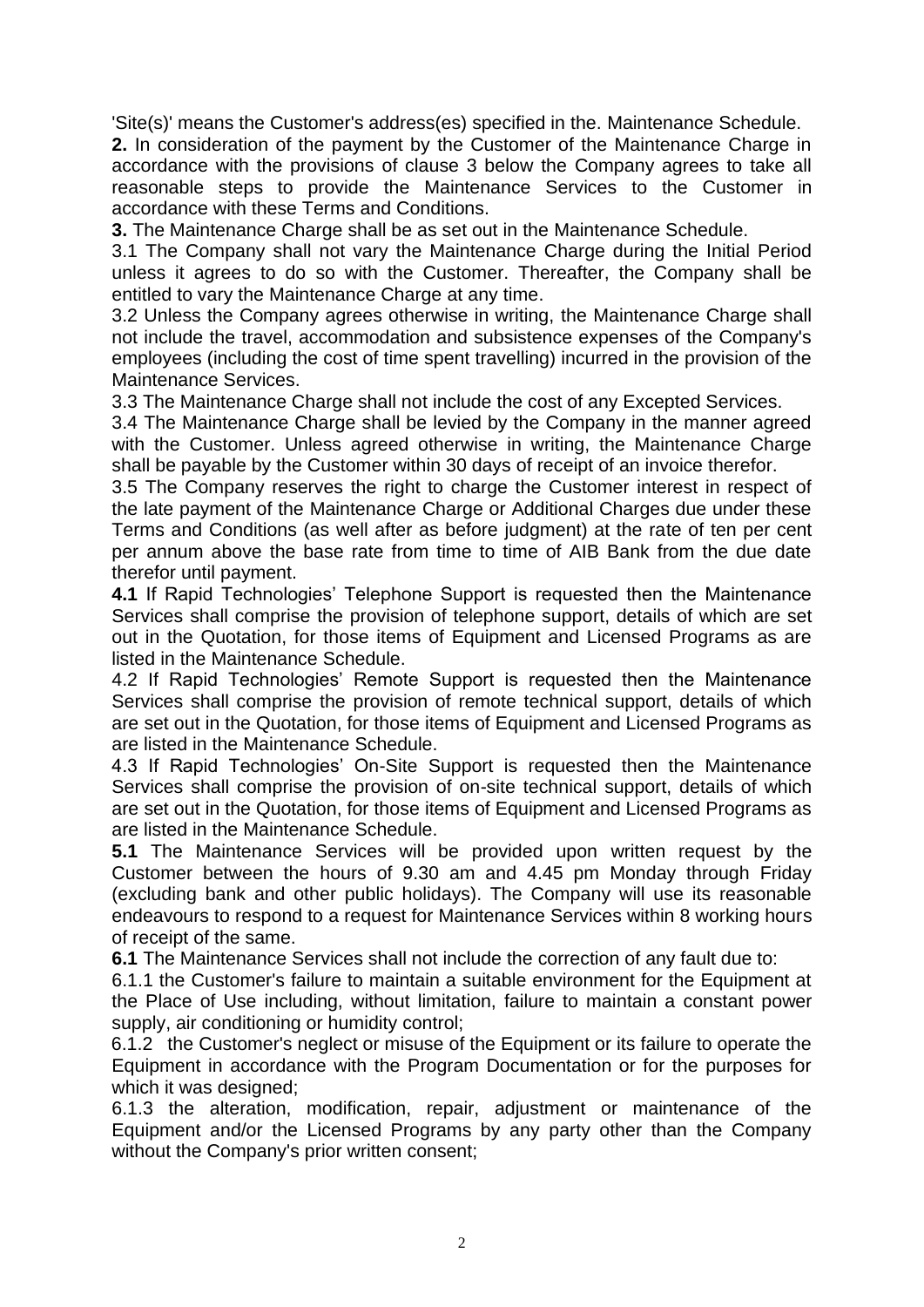6.1.4 the transportation or relocation of the Equipment and/or the Licensed Programs save where the same has been performed by or under the direction of the Company; 6.1.5 the use of defective or inappropriate supplies with the Equipment;

6.1.6 the use of the Licensed Programs on equipment other than the Equipment;

6.1.7 any accident or disaster affecting the Equipment and/or the Licensed Programs including, without limitation, fire, flood, water, wind, lightning, transportation, vandalism or burglary;

6.1.8 the Customer's failure, inability or refusal to afford the Company's personnel proper access to the relevant Site;

 6.1.9 the modification of the Licensed Programs or their merger (in whole or part) with any other software;

6.1.10 the use of the Licensed Programs for a purpose for which they were not designed;

6.1.11 the failure by the Customer to implement recommendations in respect of solutions to faults previously advised by the Company;

6.1.12 the painting or refinishing of the Equipment;

6.1.13 the relocation or transportation of the Licensed Programs and/or the Equipment;

6.1.14 electrical work external to the Equipment; and / or

6.1.15 any modification or alteration of or attachment to the Equipment or removal of the same.

6.2 The Company may, at its sole discretion, provide all or any of the Excepted Services referred to in clause 6.1 above. The Company shall be entitled to charge for the same by levying Additional Charges in the manner described in clause 6.4 below.

6.3 Without prejudice to clause 6.2 above, the Company shall be entitled to levy Additional Charges in the manner described in clause 6.4 below if Maintenance Services are provided in circumstances where any reasonably skilled and competent data processing operator would have judged the Customer's request to have been unnecessary.

6.4 Additional Charges shall be levied by the Company monthly in arrears and shall be payable by the Customer within 30 days of receipt of an invoice therefor.

**7.** The Customer undertakes to the Company that it will:

7.1.1 grant the Company such access to the Place of Use as the Company shall from time to time reasonably require in order to discharge its obligations hereunder;

7.1.2 make available at the Place of Use such facilities as the Company shall reasonably require in order to discharge its obligations hereunder including, without limitation, adequate work-space, storage and office furniture and equipment;

7.1.3 make available the Equipment and the Licensed Progams and supply all documentation and other information necessary for the Company to diagnose any fault in the Equipment and/or the Licensed Programs; and

7.1.4 take all reasonable precautions to protect the health and safety of the Company's employees, agents and sub-contractors whilst at the relevant Site.

**8.1** The Company warrants to the Customer that it will perform the Maintenance Services and any Excepted Services with reasonable care and skill.

8.2 The Company does not warrant that the Maintenance Services (or the Excepted Services) will cause the Equipment or Licensed Programs to operate without interruption or error.

8.3 Subject to the foregoing all conditions, warranties, terms and undertakings, express or implied, statutory or otherwise, in respect of the performance by the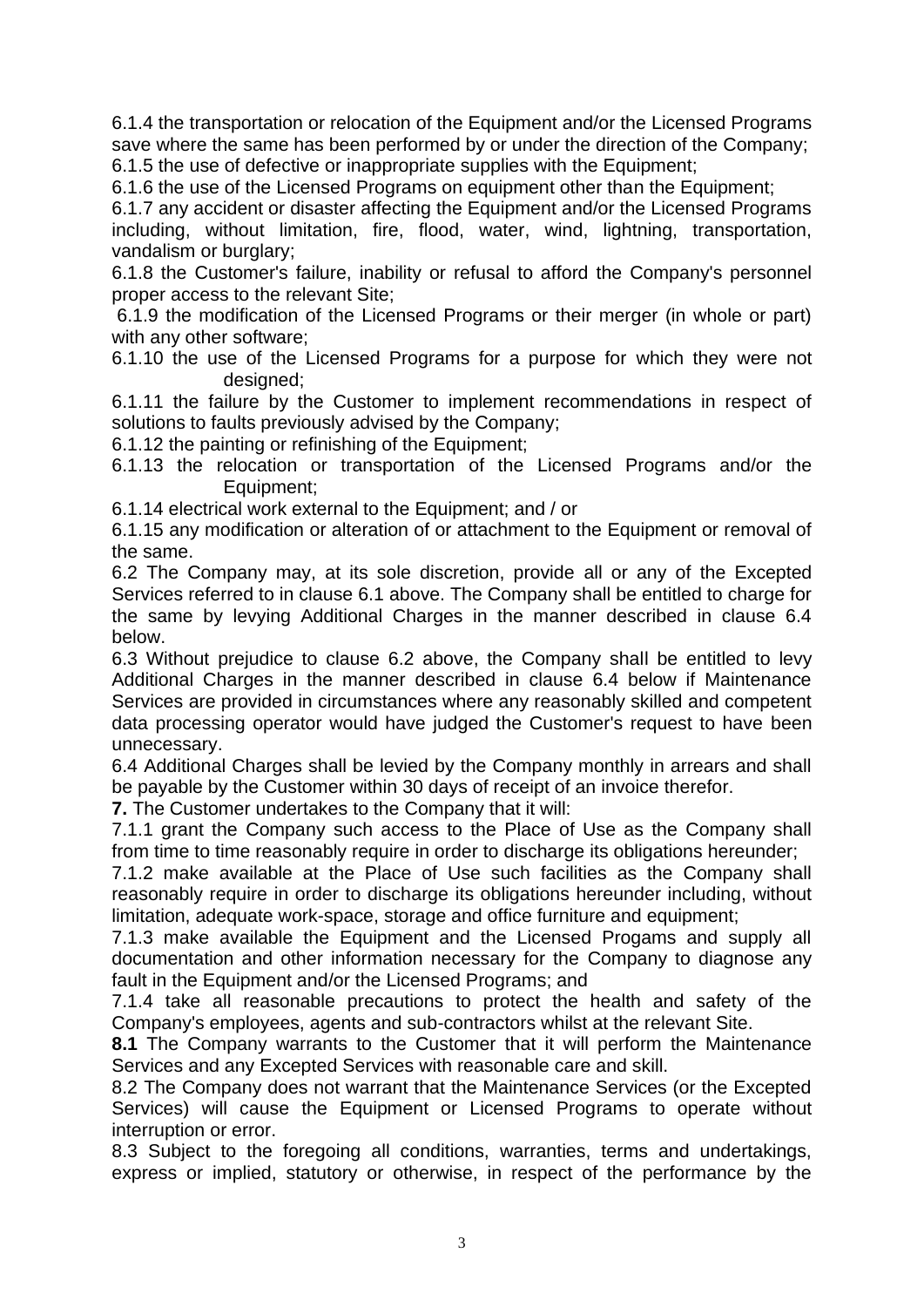Company of the Maintenance Services or Excepted Services hereunder are hereby excluded to the extent permitted by law.

**9.1** The following provisions set out the Company's entire liability (including any liability for the acts and omissions of its employees, agents or sub-contractors) to the Customer in respect of:

9.1.1 any breach of its contractual obligations arising under these Terms and Conditions; and

9.1.2 any representation, statement or tortious act or omission, including negligence, arising under or in connection with these Terms and Conditions

## **AND THE CUSTOMER'S ATTENTION IS IN PARTICULAR DRAWN TO THE PROVISIONS OF THIS CLAUSE 9.**

9.2 Any act or omission on the part of the Company or its employees, agents or sub-contractors falling within clause 9.1 above shall, for the purposes of this clause 9, be known as an `Event of Default'.

9.3 The Company's liability to the Customer for:

 9.3.1 death or injury resulting from its own or that of its employees', agents' or sub-contractors' negligence; and

9.3.2 all damage suffered by the Customer as a result of any breach by the Company of the condition as to title or the warranty as to quiet possession implied by section 2 of the Supply of Goods and Services Act 1982 shall not be limited.

9.4 Subject to the limits set out in clause 9.5.1 below, the Company shall accept liability to the Customer in respect of damage to the tangible property of the Customer resulting from the negligence of the Company or its employees, agents or sub-contractors.

9.5 Subject to the provisions of clause 9.3 above, the Company's entire liability in respect of an Event of Default shall be limited to damages of an amount equal to:

9.5.1 £1000.00 in the case of an Event of Default falling within clause 9.4 above; and 9.5.2 the aggregate of the Maintenance Charge and the Additional Charges for the 12 months immediately preceding the date of the Event of Default in the case of an Event of Default falling outside clause 9.4 above.

9.6 Subject to clause 9.3 above, the Company shall not be liable to the Customer in respect of an Event of Default for loss of profits, goodwill or any type of special, indirect or consequential loss (including loss or damage suffered by the Customer as a result of an action brought by a third party) even if such loss was reasonably foreseeable or the Company had been advised of the possibility of the Customer incurring the same.

9.7 If a number of Events of Default give rise substantially to the same loss then they shall be regarded as giving rise to only one claim under these Terms and Conditions. 9.8 The Customer hereby agrees to afford the Company not less than 90 days in which to remedy any Event of Default hereunder.

9.9 Except in the case of an Event of Default arising under clause 9.3 above the Company shall have no liability to the Customer in respect of an Event of Default unless the Customer shall have served notice of the same upon the Company within one month of the date it became aware of the circumstances giving rise to the Event of Default or the date when it ought reasonably to have become so aware, whichever is the sooner.

9.10 Nothing in this clause 9 shall confer any right or remedy upon the Customer to which it would not otherwise be entitled.

**10.1** The Customer warrants and undertakes to the Company that:

10.1.1 it is the owner of the Equipment and the Licensed Programs;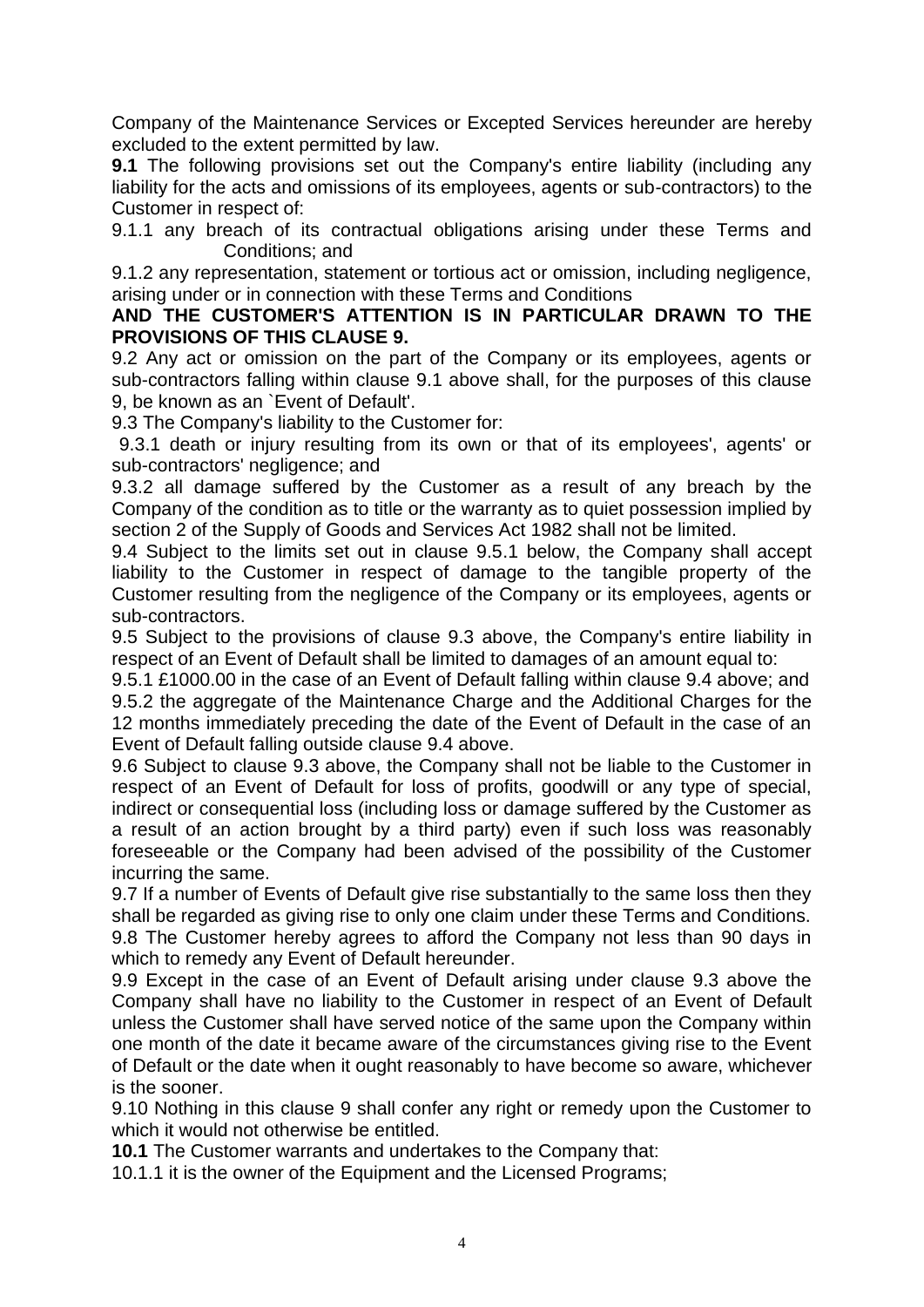10.1.2 it has full power and authority to enter into these Terms and Conditions and permit the Company to perform the Maintenance Services and any Excepted Services; and

10.1.3 the person who signs the Maintenance Schedule is duly authorised to do so.

10.2 The Customer undertakes to indemnify and hold harmless the Company against any loss or damage that the Company may suffer as a result of a breach by the Customer of clause 10.1 above.

**11.1** The Company reserves the right to supply new, second-hand or reconditioned replacement parts in the performance of its duties hereunder.

11.2 Any parts replaced by the Company pursuant to clause 11.1 above (`Replaced Parts') shall upon replacement become the property of the Company and the Customer warrants that it shall have a free and unencumbered title to such Replaced Parts or, where the Equipment is leased or charged, that it shall have obtained all necessary consents and authorities to part with possession and give good title to the Replaced Parts.

11.3 The Company reserves the right to remove an item (or items) of Equipment from the list of Equipment to be maintained (as set out in the Maintenance Schedule) at any time (with or without giving notice) in the event that it deems the item (or items) of Equipment uneconomical to repair. In such an event the Company will give the Customer a discount against the cost of any replacement item (or items) of Equipment purchased from the Company.

11.4 The Company shall be absolved of all of its obligations under these Terms and Conditions (or otherwise) in the event that it is unable to source/obtain replacement parts for the Equipment.

11.5 Computer printers which were purchased from their manufacturer (whether by the Customer or a third party) more than three years prior to the date of the request for Maintenance Services will only be maintained under these Terms and Conditions if the prior written consent of the Company has been obtained. This clause and clause 11.3 will apply notwithstanding the fact that a computer printer (or printers) is listed in the Maintenance Schedule as forming part of the Equipment.

11.6 The Customer undertakes to inform the Company if more than three years has elapsed (or elapses during the term of these Terms and Conditions) since a printer (or printers) was first purchased from its manufacturer (whether by the Customer or a third party). Upon being so informed, the Company shall, at its own discretion, decide whether or not to maintain the printer (or printers). If the Company decides not to maintain the printer (or printers) then it shall be removed from the list of Equipment in the Maintenance Schedule.

**12.** The Customer shall communicate to the Company the identity of the person(s) within its undertaking at (each of) the Site(s) who shall act as the sole contact point and channel of communication for the provision by the Company of the Maintenance Services during the currency of these Terms and Conditions. The Customer shall forthwith inform the Company of any change in the identity of any such person(s).

**13.** The provisions of these Terms and Conditions shall commence on the Commencement Date and shall continue until terminated by either party in accordance with the provisions of clause 14 below.

**14.1** These Terms and Conditions may be terminated:

14.1.1 by the Company upon giving not less than one month's written notice to the Customer at any time after the Commencement Date;

14.1.2 by the Customer upon giving not less than three months' written notice to the Company at any time after the expiry of the Initial Period;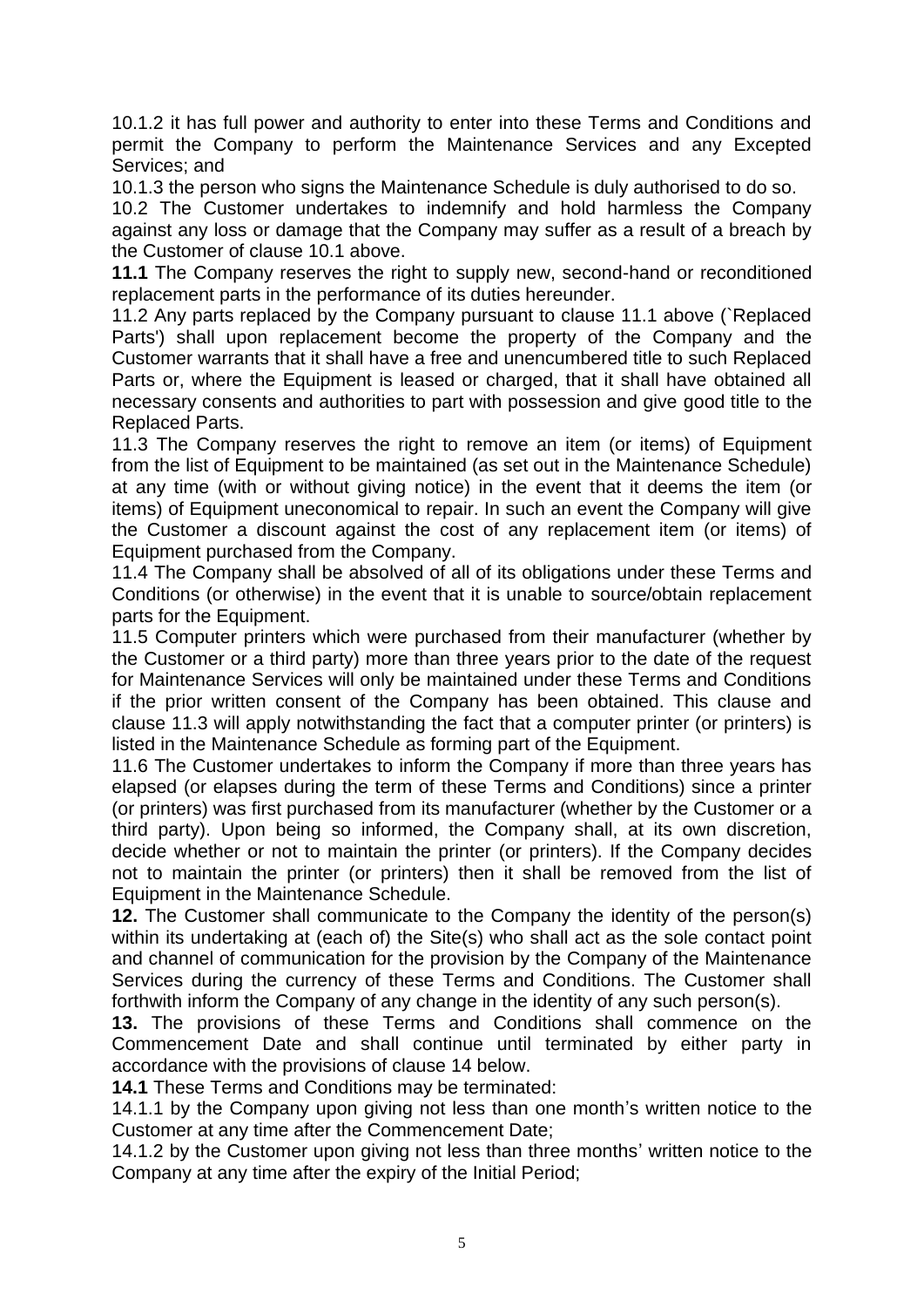14.1.3 forthwith by the Company if the Customer fails to pay the Maintenance Charge or any Additional Charges due hereunder or any charges due to the Company whether under these Terms and Conditions or not within 30 days of the due date therefor;

14.1.4 forthwith by the Company if the Customer shall move any or all of the Equipment or any or all of the Licensed Programs from (any of) the Site(s) to a new location without the Company's prior written consent;

14.1.5 forthwith by the Company if the Customer commits a material breach of any term of these Terms and Conditions (other than one falling within 14.1.3 above) and which (in the case of a breach capable of being remedied) shall not have been remedied within seven days of a written request by the Company to remedy the same;

14.1.6 forthwith by either party if the other shall convene a meeting of its creditors or if a proposal shall be made for a voluntary arrangement within Part I of the Insolvency Act 1986 or a proposal for any other composition, scheme or arrangement with (or assignment for the benefit of) its creditors or if the other shall be unable to pay its debts within the meaning of section 123 of the Insolvency Act 1986 or if a trustee, receiver, administrative receiver or similar officer is appointed in respect of all or any part of the business or assets of the other party or if a petition is presented or a meeting is convened for the purpose of considering a resolution or other steps are taken for the winding up of the other party or for the making of an administration order (otherwise than for the purpose of an amalgamation or reconstruction).

14.2 Any termination of these Terms and Conditions pursuant to this clause 14 shall be without prejudice to any other rights or remedies a party may be entitled to hereunder or at law and shall not affect any accrued rights or liabilities of either party nor the coming into or continuance in force of any provision hereof which is expressly or by implication intended to come into or continue in force on or after such termination.

**15.1** The Customer undertakes to keep confidential all information (written or oral) concerning the business and affairs of the Company that it shall have obtained or received as a result of the discussions leading up to or the entering into of these Terms and Conditions save that which is:

15.1.1 trivial or obvious;

15.1.2 required to be disclosed by virtue of a court order or statutory obligation;

15.1.3 already in its possession other than as a result of a breach of this clause; or

15.1.4 in the public domain other than as a result of a breach of this clause.

15.2 The Customer undertakes to take all such steps as shall from time to time be necessary to ensure compliance with the provisions of clause 15.1 above by its employees, agents and sub-contractors.

16.1 "Bribery Legislation" includes the Bribery Act 2010, Public Bodies Corrupt Practices Act 1889, the Prevention of Corruption Act 1906 and the Prevention of Corruption Act 1916, or any similar anti-bribery or anti-corruption legislation, regulation, code and/or sanction of any jurisdiction applicable from time to time to the Customer, the Company, these Terms and Conditions and/or their subject matter.

**16.2** The Customer represents, warrants and undertakes to the Company that:

16.2.1 in relation to these Terms and Conditions and/or their subject matter, neither the Customer nor any of its employees, agents or others performing services on its behalf in connection with these Terms and Conditions ("Associated Person") has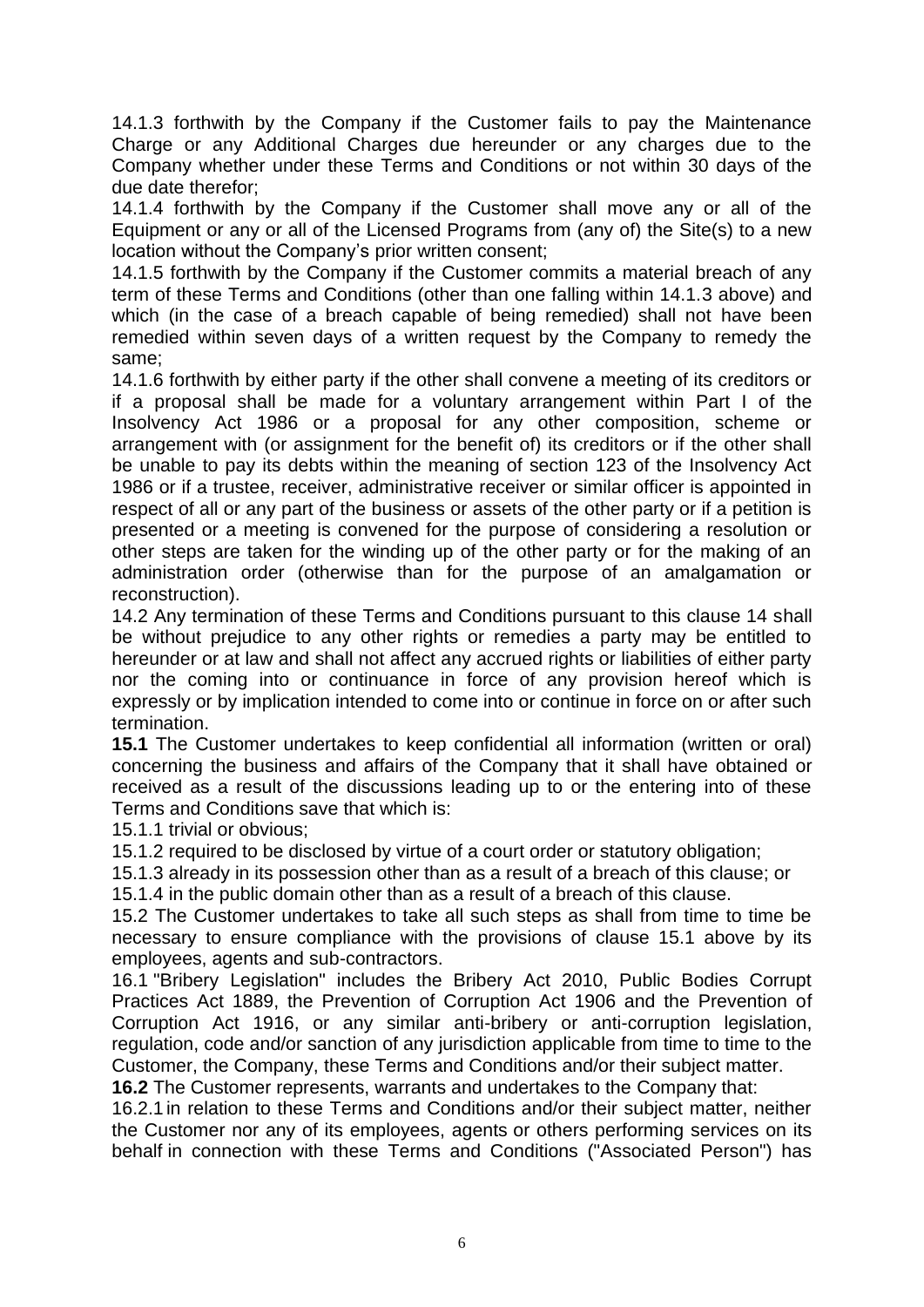done (or agreed to do) or will do (or agree to do) anything which constitutes a breach by the Customer and/or the Company of any Bribery Legislation;

16.2.2 it has in place, and will at all times during the term of these Terms and Conditions continue to have in place, adequate procedures designed to prevent any Associated Person from committing an offence under any Bribery Legislation; and, as a minimum, such procedures comply, and will at all times during the term of these Terms and Conditions comply, with the Bribery Act 2010;

16.2.3 it will, throughout the term of these Terms and Conditions, comply with, monitor and enforce the procedures referred to in Clause 16.2.2;

16.2.4 has conducted (and documented), and will conduct (and document), appropriate due diligence into the selection of any Associated Person who is involved with the subject matter of these Terms and Conditions;

16.2.5 it will procure that any Associated Person will:

(a) at all times during such Associated Person's appointment have in place adequate procedures designed to prevent anyone associated with the Associated Person from committing an offence under any Bribery Legislation and, as a minimum, such procedures will at all such times be no less stringent than the Company's own ethics code, policies and procedures; and

(b) throughout the term of any such Associated Person's appointment, comply with, monitor and enforce the procedures referred to above;

16.2.6 it will promptly report to the Company any suspicion which it (or any Associated Person) may have that there has been, or is likely in future to be, any breach of any Bribery Legislation in relation to these Terms and Conditions and/or their subject matter;

16.2.7 it will promptly co-operate (and will procure that each of its Associated Persons will promptly co-operate) with the Company and/or any regulator and/or prosecutor in any investigation relating to any breach, or alleged breach, of any Bribery Legislation by the Customer or any of its Associated Persons;

16.2.8 as at the Commencement Date, there is no outstanding investigation of the Customer or any Associated Person under any Bribery Legislation and in the last six years the Customer or any Associated Person has not been convicted of any offence under any Bribery Legislation or reached any settlement in relation to any alleged breach of any Bribery Legislation and has not self-reported any breach or suspected breach of any Bribery Legislation;

16.2.9 it will obtain a warranty equivalent to that contained in this clause 16 from each of its Associated Persons;

16.2.10 it will comply with the Company's Anti-Bribery Policy as may be amended from time to time;

16.2.11 it has in place and will maintain at all times such accounting procedures and internal controls as are necessary to record all expenditure in connection with these Terms and Conditions; and

16.2.12 it shall fully indemnify the Company against all costs, damages, fines, losses and expenses suffered or incurred by the Company as a result of a breach of this clause by the Customer or any of its Associated Persons.

16.3 The Customer accepts that a breach of this clause 16 will be deemed to be a material breach of these Terms and Conditions and will entitle the Company to terminate these Terms and Conditions without notice.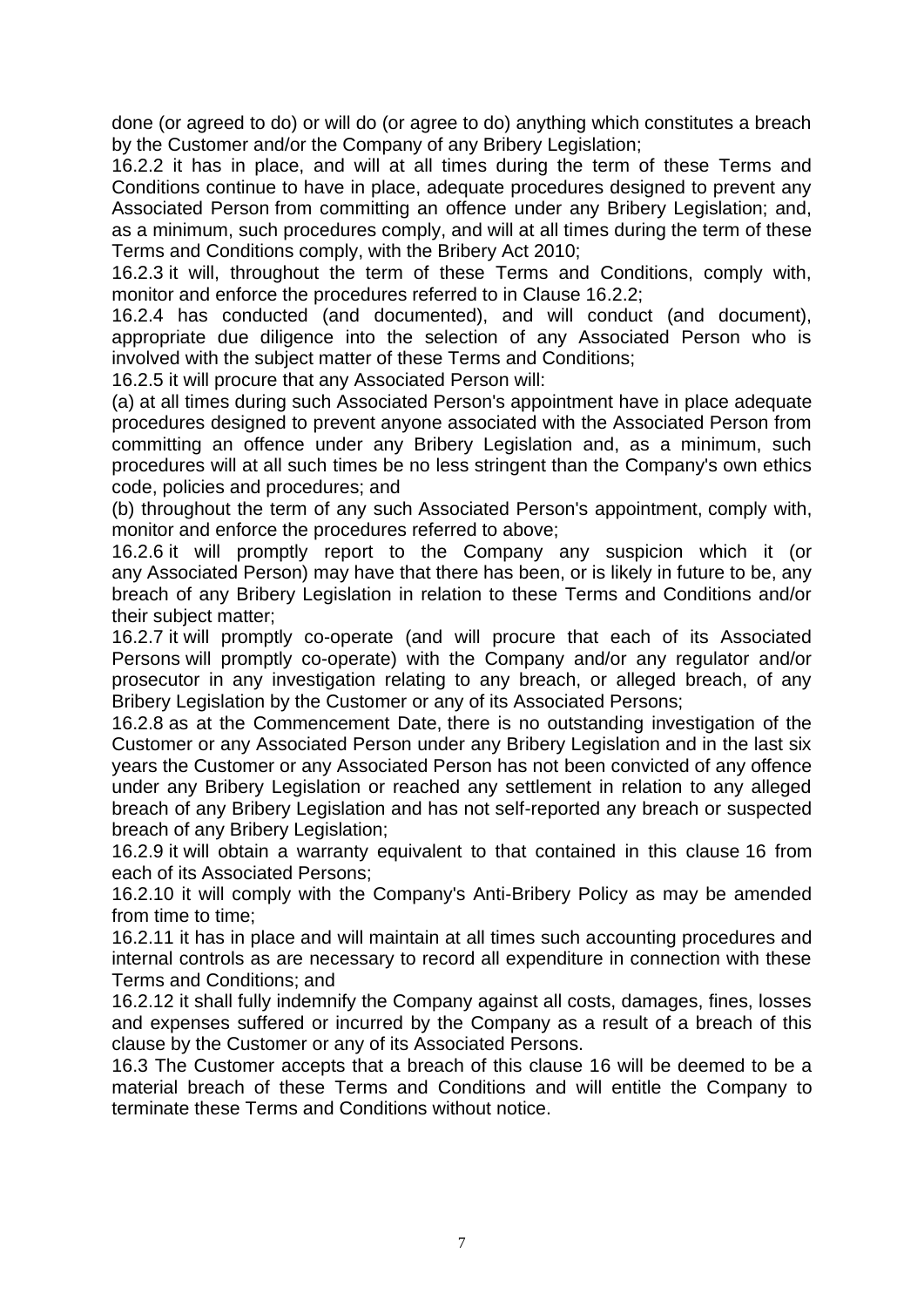**17.** Neither party shall incur any liability to the other in the event that it is delayed in its performance of its obligations under these Terms and Conditions solely by force majeure where "force majeure" shall mean any cause of delay beyond the reasonable control of the party liable to perform unless conclusive evidence to the contrary is provided and shall include but not by way of limitation weather conditions, fires, strikes, lockouts, riots, sabotage, act of war or piracy, destruction of essential equipment by fire, explosion, storm, flood, earthquake or delay caused by failure of power supplied or transport facilities.

**18.** The Customer agrees not to employ or seek to employ any employee of the Company either during or for a period of six months after the termination of these Terms and Conditions. If any employee of the Company accepts employment with the Customer either during or for a period of six months after the termination of these Terms and Conditions then the Customer shall be liable to pay to the Company such fee as the Company considers appropriate. Such fee shall cover, inter alia, the costs and expenses incurred by the Company in recruiting a replacement employee.

**19.** The waiver by the Company of a breach or default of any of the provisions of these Terms and Conditions by the Customer shall not be construed as a waiver of any succeeding breach of the same or other provisions. Nor shall any delay or omission on the part of the Company to exercise or avail itself of any right, power or privilege that it has or may have hereunder operate as a waiver of any breach or default by the Customer.

**20.** If any provision of these Terms and Conditions shall be found by any Court or administrative body of competent jurisdiction to be invalid or unenforceable the invalidity or unenforceability of such provision shall not affect the other provisions of these Terms and Conditions and all provisions not affected by such invalidity or unenforceability shall remain in full force and effect. The parties hereby agree to attempt to substitute for any invalid or unenforceable provision a valid or enforceable provision which achieves to the greatest extent possible the economic, legal and commercial objectives of the invalid or unenforceable provision. The parties agree to comply with the remaining terms of the Terms and Conditions.

**21.** The Company shall be entitled to perform any of its obligations and/or exercise any of the rights granted to it through any other company which at the relevant time is its holding company or subsidiary (as defined by section 736 of the Companies Act 1985) or the subsidiary of any such holding company, and any act or omission of any such company shall be deemed to be the act or omission of the Company.

**22.** The Customer acknowledges that in entering into these Terms and Conditions it does not do so on the basis of, or rely on, any representation, warranty or other provision except as expressly provided in these Terms and Conditions and, accordingly, all conditions, warranties or other terms implied by statute or common law are hereby excluded to the fullest extent permitted by law. The Customer accepts that the Company's employees, sub-contractors and agents are not authorised to make any representation(s) concerning the Services unless those representations are confirmed by a Director of the Company in writing. The Customer undertakes that it will not rely on, and accordingly waives any claim for breach of, any representation(s) which are not confirmed by a Director of the Company in writing.

**23.** The Company reserves the right to amend any term of these Terms and Conditions at anytime. The Customer shall only be entitled to amend these Terms and Conditions if the prior written consent of the Company is obtained. Amendments